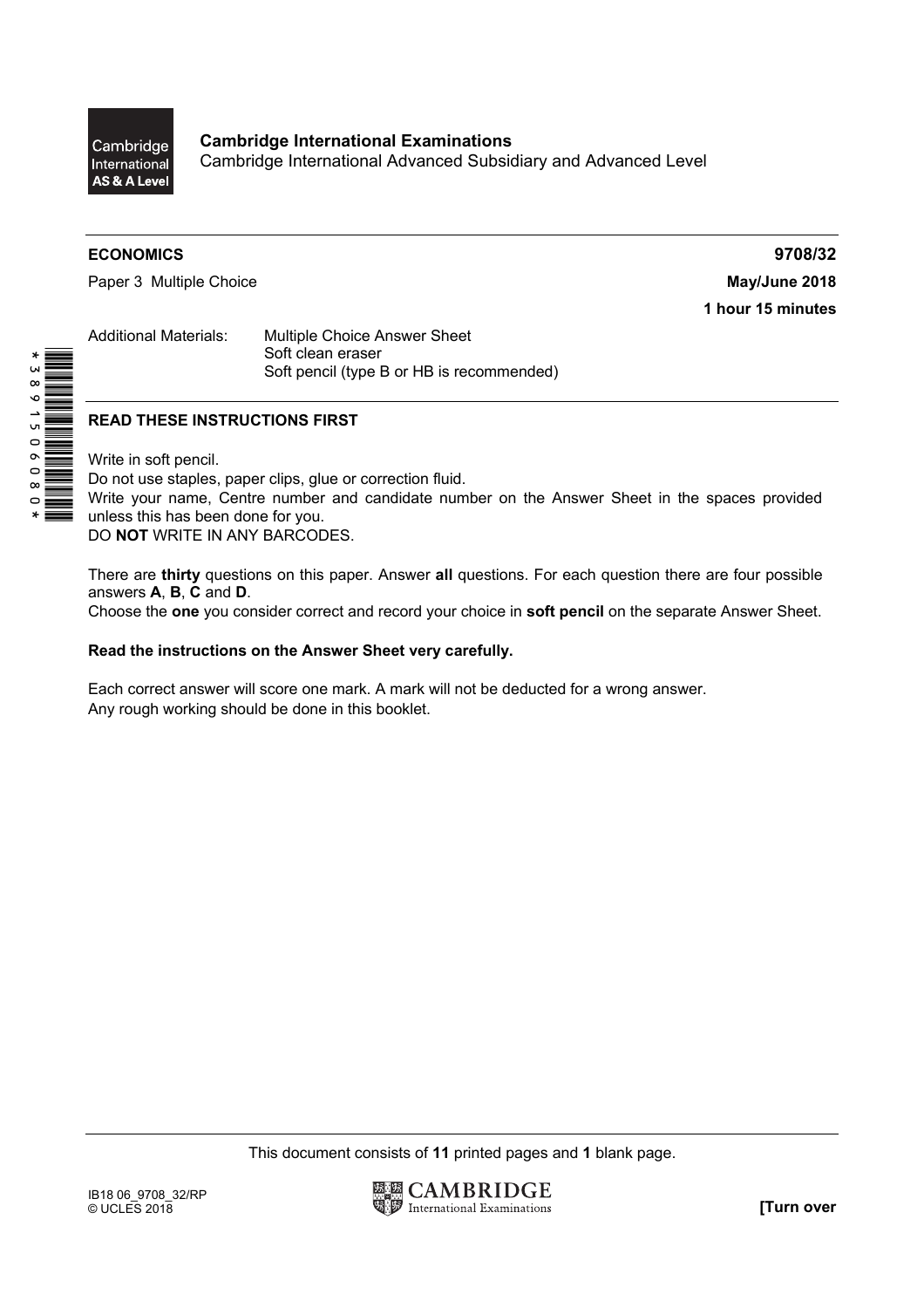- **1** How is social cost calculated?
	- **A** external cost minus external benefit
	- **B** external cost minus private cost
	- **C** external cost plus private cost
	- **D** social cost minus social benefit
- **2** Which government policy is **not** aimed at correcting inefficiency in resource allocation?
	- **A** marginal cost pricing in state owned industries
	- **B** permits restricting the pollution of rivers by private firms
	- **C** requiring firms to pay a minimum wage
	- **D** the provision of public goods at zero price
- **3** The table shows some of the costs and benefits, in \$ millions, associated with a road building project. Both a government department and a profit-maximising private firm are considering building the road.

| private | external | external | social   |  |
|---------|----------|----------|----------|--|
| costs   | costs    | benefits | benefits |  |
| 450     | 75       | 50       | 550      |  |

Who would be willing to build the road?

- **A** Both would be willing to build it.
- **B** Neither would be willing to build it.
- **C** Only the government department would be willing to build it.
- **D** Only the private firm would be willing to build it.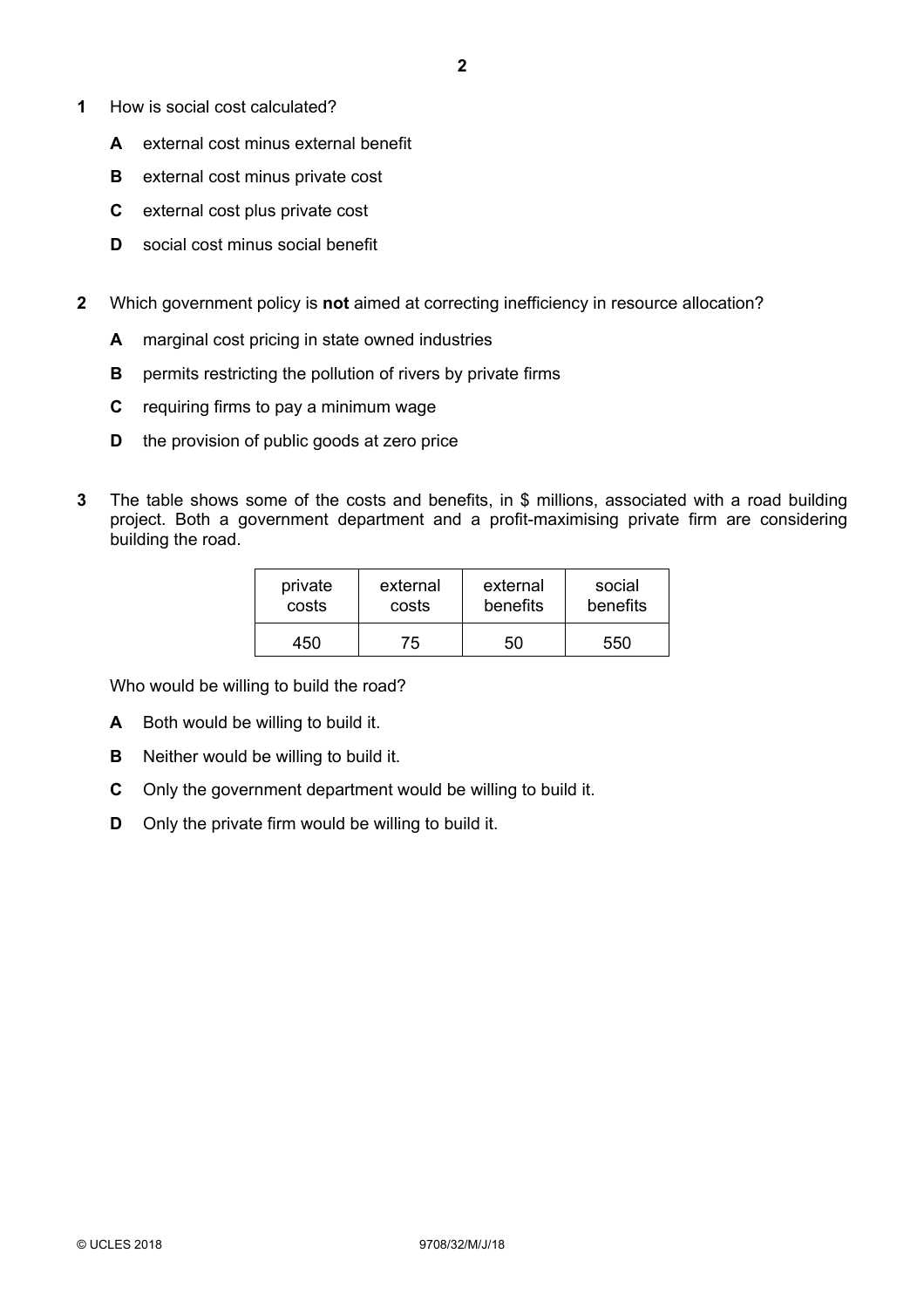**4** In the diagram, Q<sub>1</sub> is the quantity produced of a good as the result of market forces.



Which concept is present at output  $Q_1$ ?

- **A** a government subsidy
- **B** a negative externality
- **C** a positive externality
- **D** a specific tax
- **5** What would **not** affect the budget line of an individual consumer?
	- A the individual's preference for various goods
	- **B** the level of income tax
	- **C** the money prices of goods
	- **D** the wages earned by the individual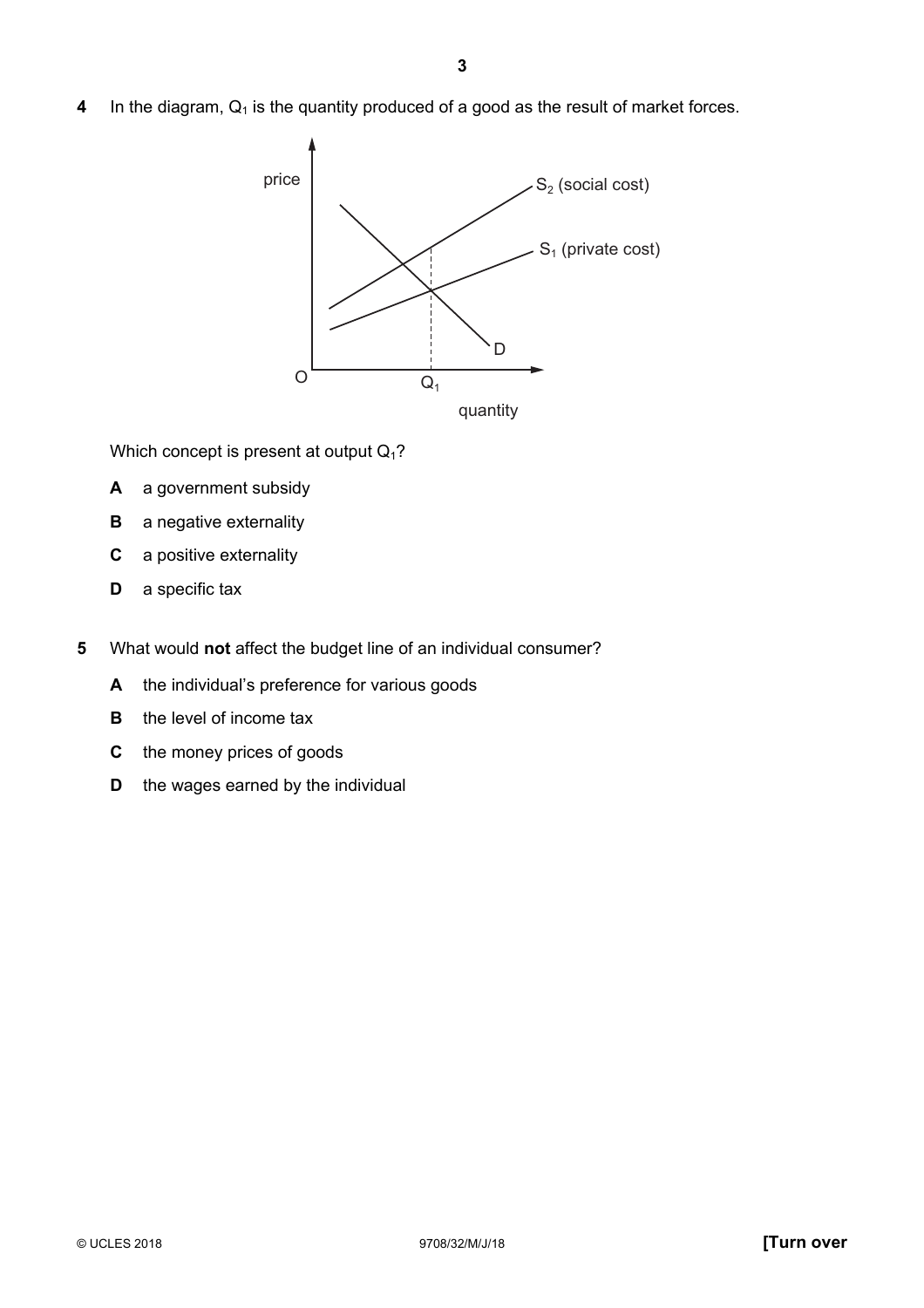**6** The diagram shows the demand curve for a product.



What is maximised at X?

- **A** marginal revenue
- **B** total revenue
- **C** marginal utility
- **D** total utility
- **7** The diagram shows a firm's cost and revenue curves.



Which features are associated with the diagram?

- **A** economies of scale and allocative efficiency
- **B** interdependence and allocative efficiency
- **C** price rigidity and economies of scale
- **D** price rigidity and interdependence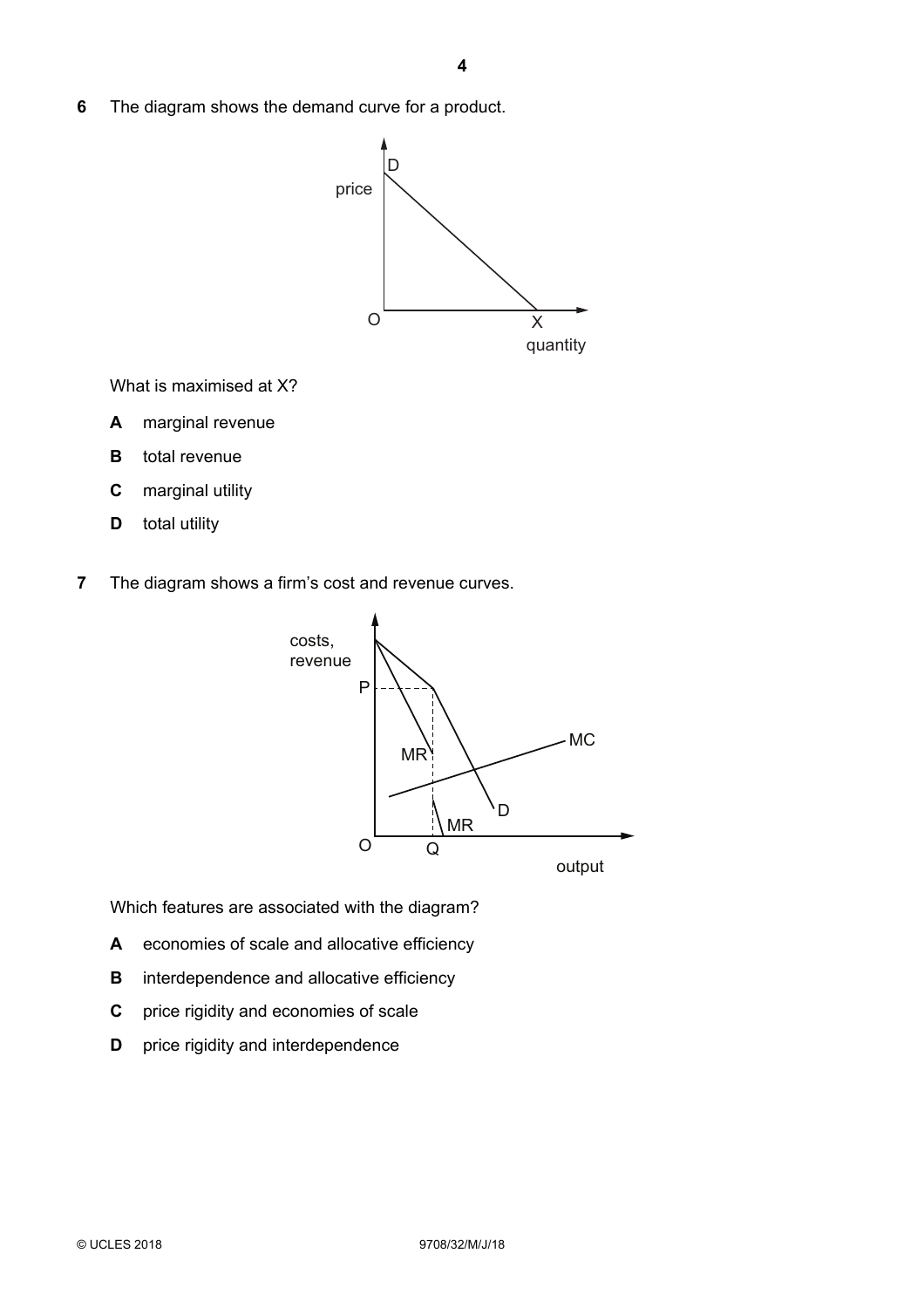**8** In the year ending July 2016, airline fuel prices fell by 20.4% while the price of passenger aircraft increased by around 1.1%.

Assuming no other changes in the passenger airline industry, what was the outcome for fixed costs and variable costs?

|   | fixed costs | variable costs |
|---|-------------|----------------|
| A | decreased   | decreased      |
| в | decreased   | increased      |
| C | increased   | decreased      |
|   | increased   | increased      |

- **9** Which feature of production would make it more likely that an industry is a contestable market?
	- **A** advertising has established consumer loyalty
	- **B** all firms in the industry share research and development
	- **C** low fixed costs
	- **D** market rivals aim to reduce product differentiation
- **10** What is an example of backward vertical integration?
	- **A** a bakery buying a wheat farm
	- **B** a car manufacturer buying a car showroom
	- **C** a vineyard buying an apple orchard
	- **D** two rival supermarkets joining together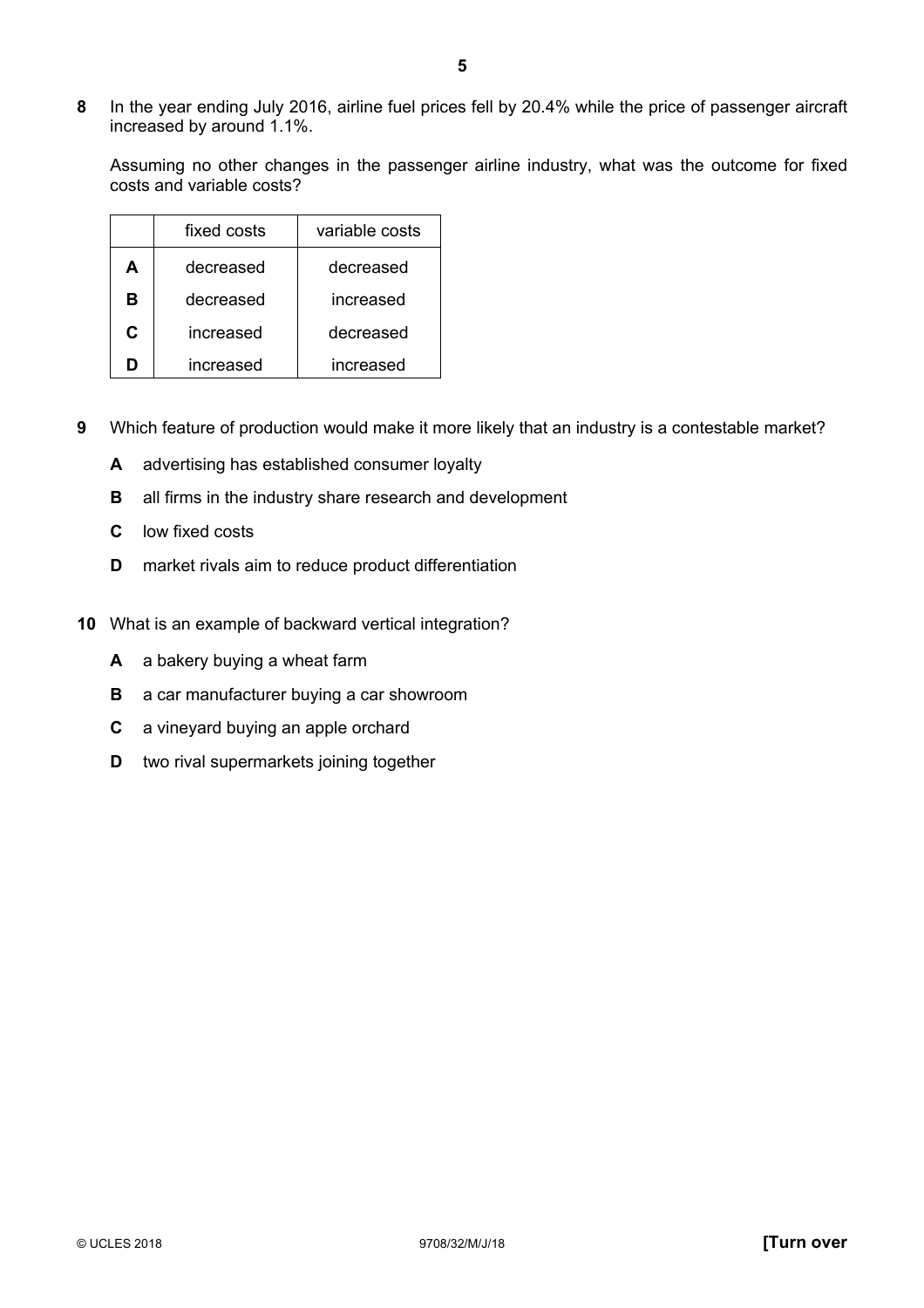**11** The diagram shows a firm in imperfect competition. It changed its aim from profit maximising to sales revenue maximising.



Which type of profit was it making in each case?

|   | profit<br>maximising | sales revenue<br>maximising |
|---|----------------------|-----------------------------|
| А | normal profit        | supernormal profit          |
| в | subnormal profit     | normal profit               |
| C | supernormal profit   | normal profit               |
| D | supernormal profit   | supernormal profit          |

**12** An airline sells seats at \$100 each three months before a flight, at \$150 each one month before the flight and at \$200 each the day before the flight.

What describes this type of market behaviour by the firm?

- **A** limit pricing to deter entry in an imperfect market
- **B** price discrimination by a monopoly supplier
- **C** price leadership by an oligopolist
- **D** pricing where price equals average cost under perfect competition
- **13** What would **not** be an indication of a divergence between the interests of the managers and the shareholders of a company?
	- **A** an emphasis on sales maximisation
	- **B** management salaries which are linked to the long-run growth of the company's share price
	- **C** the acceptance of 'X' inefficiency in the company's production process
	- **D** the purchase of artwork for a company's headquarters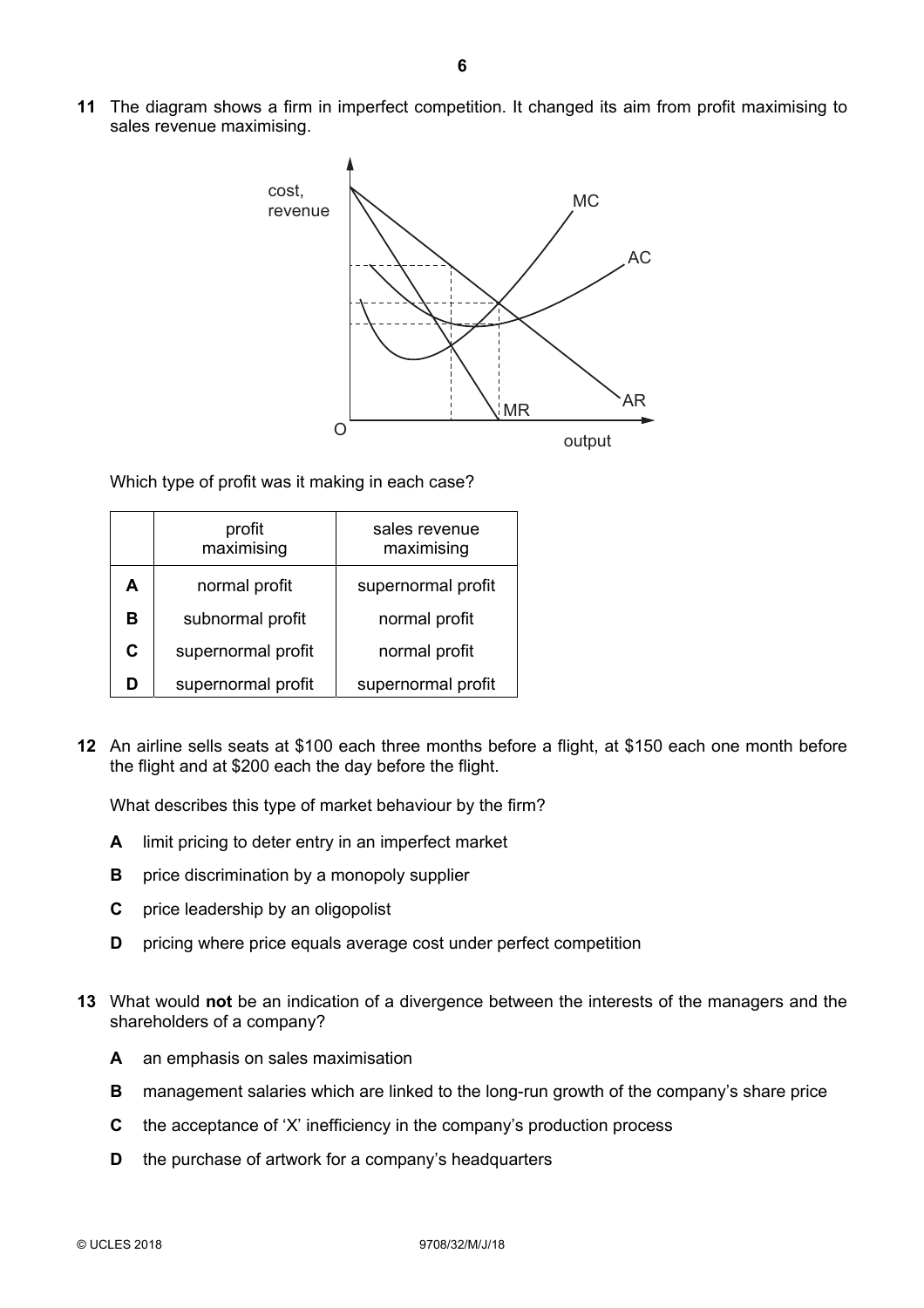The school estimates that the hourly marginal cost of employing an eleventh cleaner would be \$11.50.

By how much would the hourly wage have to increase to employ an additional cleaner?

**A** \$0.50 **B** \$0.65 **C** \$2.25 **D** \$11.50

**15** What would cause a rise in the productivity of labour?

- **A** an increase in indirect taxes
- **B** an increase in the quality of capital
- **C** a rise in consumer surplus
- **D** a rise in the elasticity of supply of labour

**16** In the diagram  $D_1$  and S are the initial demand and supply curves for building workers.



quantity of labour

If the demand for building workers increases to  $D_2$  by how much does the economic rent earned by building workers rise?

**A** RUZ **B** TUZX **C** VXZW **D** XYZ

**17** Under which circumstances will a subsidy from the government be most beneficial if there are externalities from producing good X?

|   | externality caused<br>by good X | price elasticity of<br>demand of good X |  |  |
|---|---------------------------------|-----------------------------------------|--|--|
| А | negative                        | <1                                      |  |  |
| в | negative                        | >1                                      |  |  |
| C | positive                        | <1                                      |  |  |
|   | positive                        | >1                                      |  |  |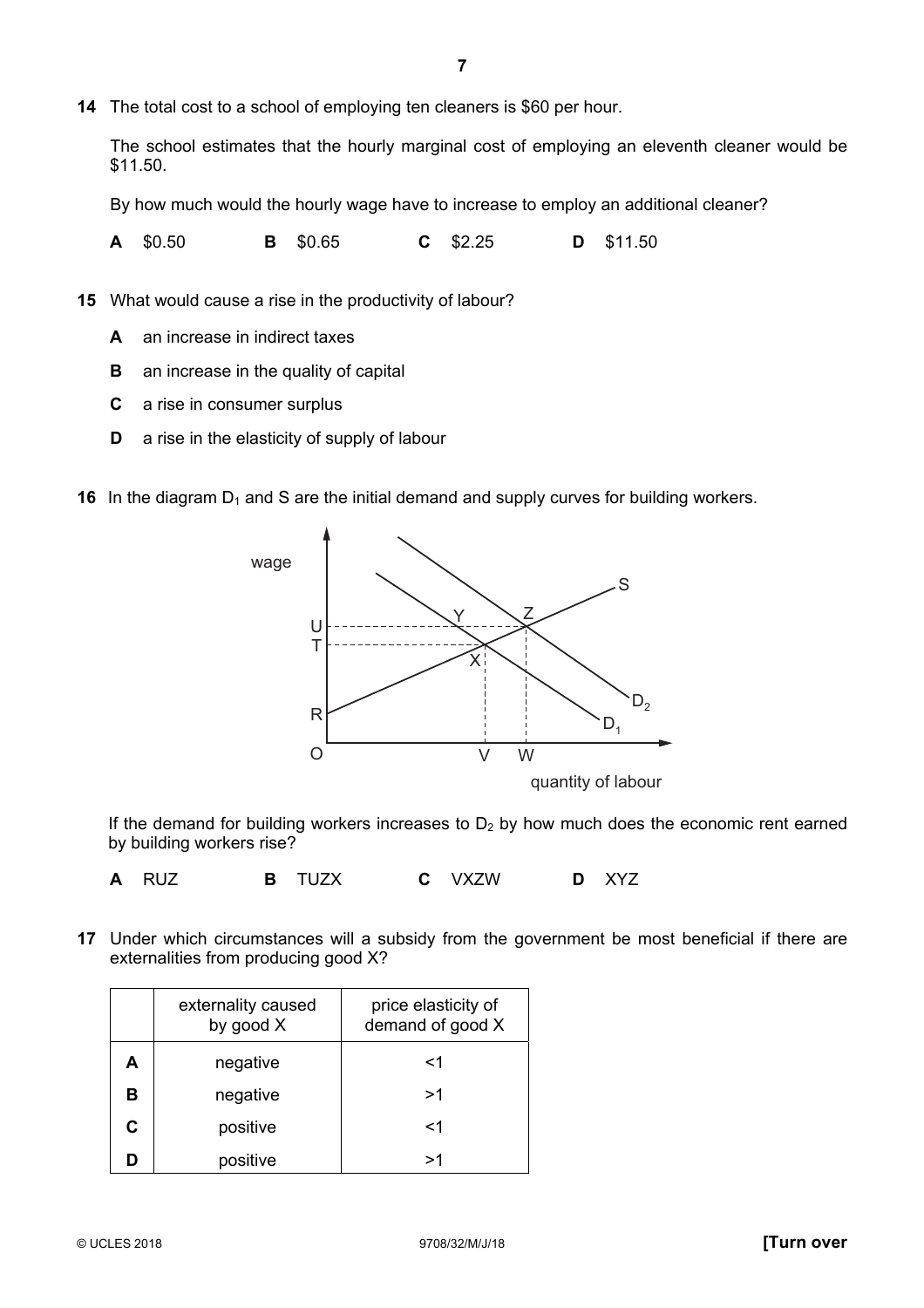- **18** Which tax would help a government achieve a more equal distribution of income after tax?
	- **A** a constant rate sales tax applicable to all goods and services
	- **B** a constant rate tax per person
	- **C** an income tax with a constant marginal rate over the whole income range
	- **D** an income tax with a tax-free allowance and a constant marginal rate thereafter
- **19** A country has a population of 100 million. There are 5 million people unemployed and the country has an unemployment rate of 10%.

What is the size of the labour force?

- **A** 10 million **B** 50 million **C** 90 million **D** 95 million
- **20** Which type of unemployment is correctly linked to the description of its cause?

|   | type of<br>unemployment | description of the cause                     |  |  |
|---|-------------------------|----------------------------------------------|--|--|
| А | cyclical                | a change in demand due to holiday periods    |  |  |
| в | frictional              | a lack of sufficient information             |  |  |
| C | structural              | a temporary change in consumers' expenditure |  |  |
| D | technological           | a general decrease in the demand for goods   |  |  |

**21** Growth rates can be calculated using changes in the value of GDP from year to year.

Why is real GDP per head considered to be a better indicator than nominal GDP per head for this calculation?

- **A** Real GDP adjusts for price changes by using a base year.
- **B** Real GDP ignores the effects of fluctuations in exchange rates on purchasing power.
- **C** Real GDP includes changes in the size of the population.
- **D** Real GDP measures GDP at factor cost rather than market prices.
- **22** What would **not** exist in a free market, open economy?
	- **A** autonomous investment
	- **B** household saving
	- **C** import spending
	- **D** indirect taxation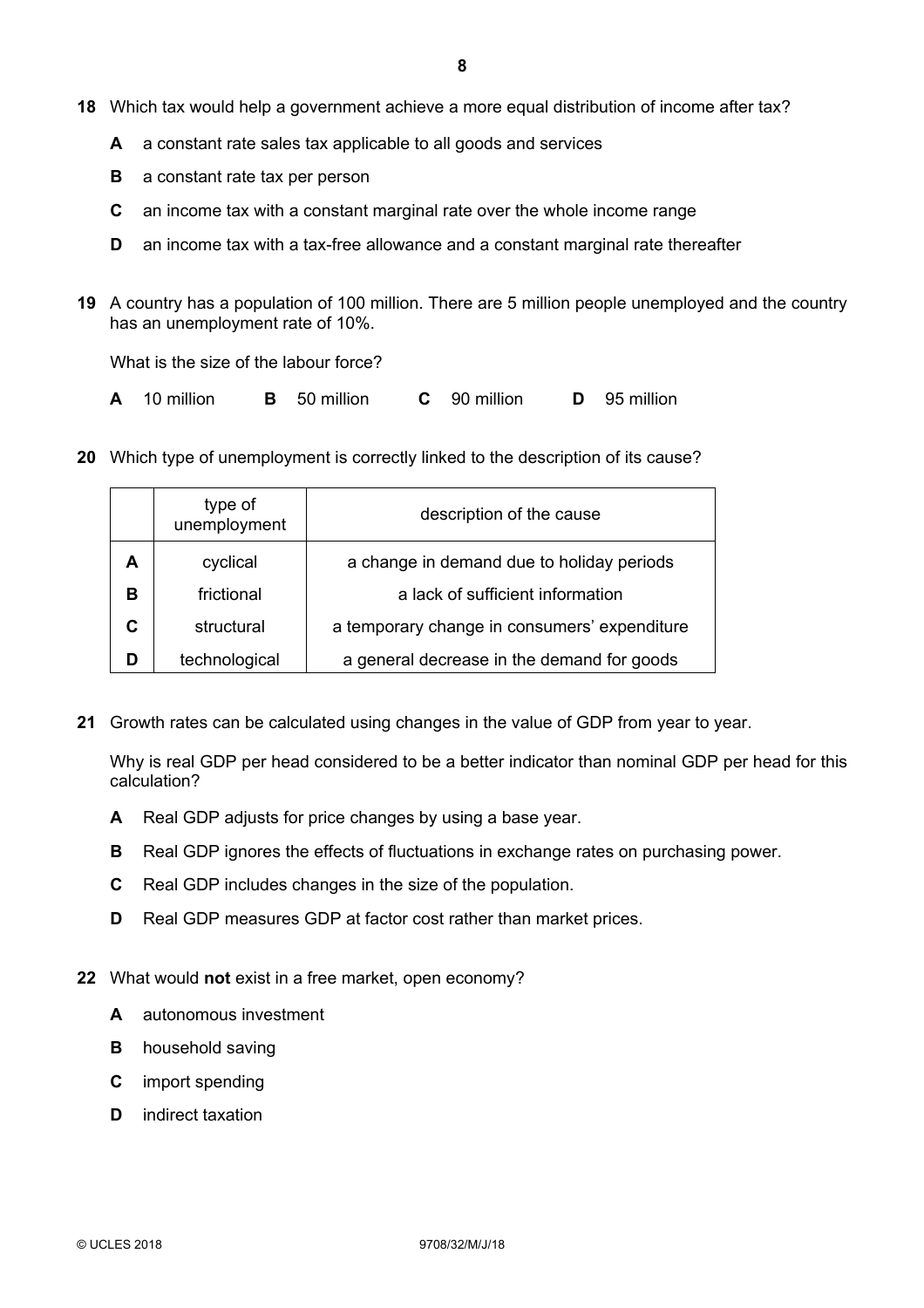**23** The information in the table is taken from a country's national income accounts.

| income               | <b>US \$</b><br>(millions) |
|----------------------|----------------------------|
| wages                | 8000                       |
| salaries             | 7000                       |
| unemployment benefit | 1000                       |
| pensions             | 1000                       |
| rent                 | 3000                       |
| interest             | 2000                       |

What is the value of national income?

|  | A 17000 |  | <b>B</b> 19000 |  | $C$ 20000 |  | <b>D</b> 21000 |
|--|---------|--|----------------|--|-----------|--|----------------|
|--|---------|--|----------------|--|-----------|--|----------------|

- **24** What is a part of Keynesian economic analysis?
	- **A** a liquidity trap below which interest rates are ineffective
	- **B** an equilibrium price that always clears the market
	- **C** a small value for the government expenditure multiplier
	- **D** a vertical short-run aggregate supply curve
- **25** What will definitely increase a country's Gross National Product?
	- **A** an increase in income taxes
	- **B** an increase in the marginal propensity to import
	- **C** an increase in the value of a country's currency
	- **D** increased government expenditure on education
- **26** According to the accelerator theory, what determines this year's net investment?
	- **A** last year's consumption
	- **B** last year's output
	- **C** the change in last year's investment
	- **D** the change in last year's national income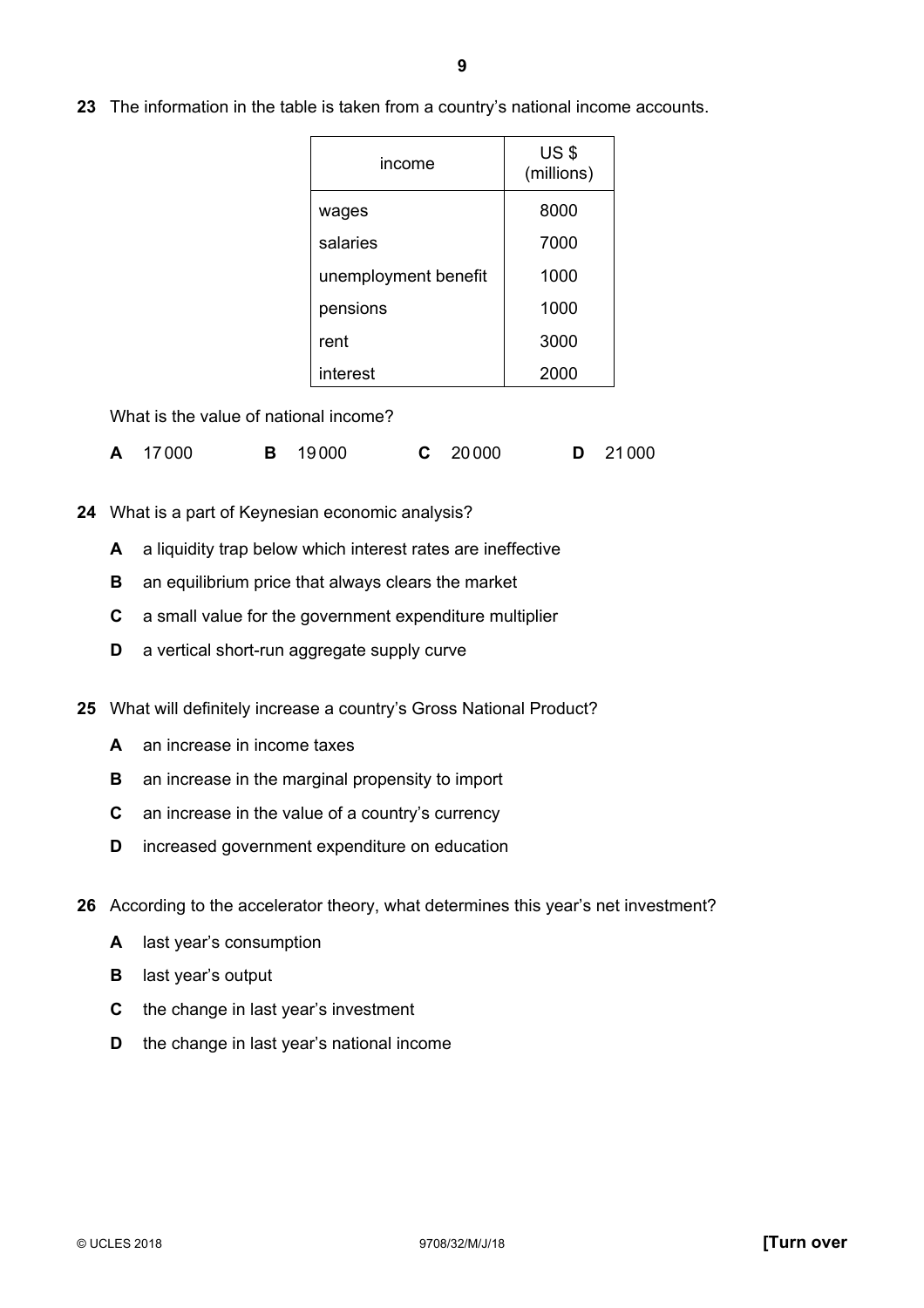**27** Which diagram shows an economy experiencing an increase in actual output but a decline in potential output?



- **28** What is likely to follow if a central bank sets negative interest rates?
	- **A** an increase in government revenue
	- **B** an increase in the rate of inflation
	- **C** a reduction in bank lending
	- **D** deflation in the economy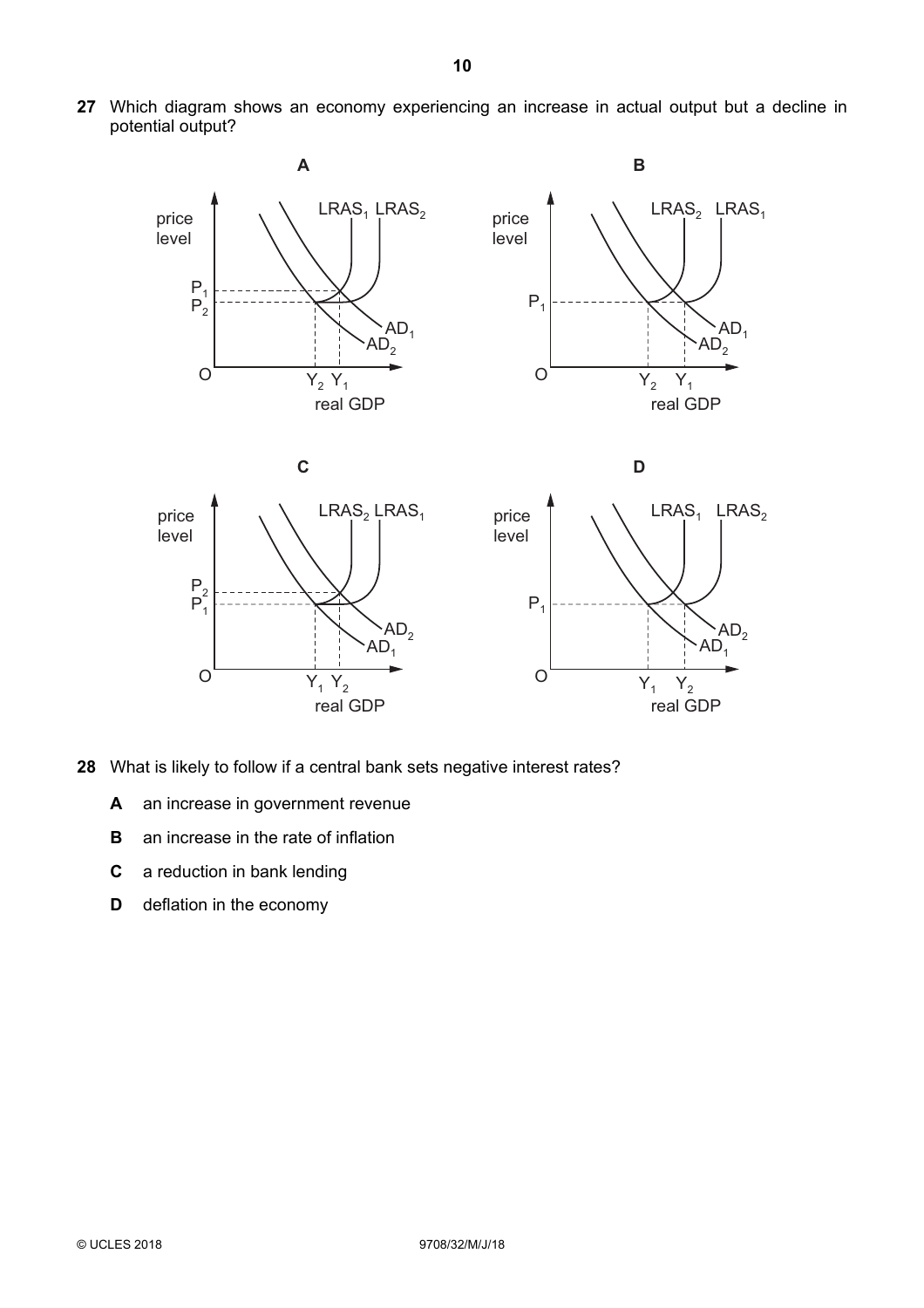**29** The Consumer Prices Index (CPI) fell by 3% in a year. Unemployment was regarded as unacceptably high.

Which combination of policies would a government be most likely to adopt in such circumstances?

- **A** an appreciation of the currency, together with an increase in the rate of interest
- **B** increased government expenditure on education, together with an increase in taxes to pay for it
- **C** increased indirect taxes, together with a depreciation in the exchange rate
- **D** reduced income taxes, together with a cut in the rate of interest
- **30** Other things being equal, what is most likely to result from an increase in a country's interest rates?
	- **A** a capital inflow
	- **B** a depreciation of the currency
	- **C** an increase in consumption
	- **D** an increase in investment